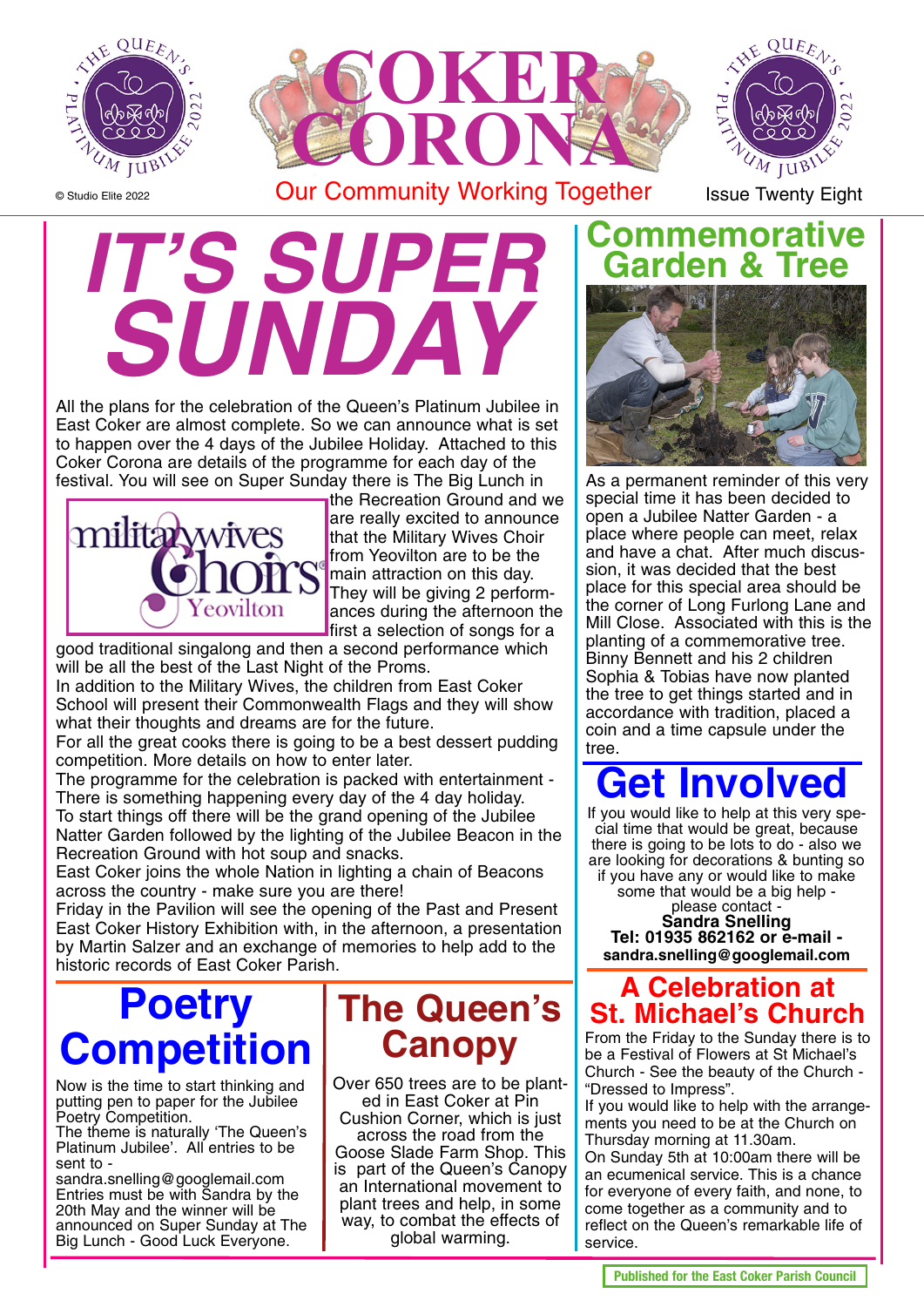

# **East Coker Jubilee Programme**



Opening of the Jubilee Natter Garden Long Furlong Lane - 8.00pm



Lighting of the Beacon with the East Coker Players Recreation Ground - 8:15 to 9:15pm Soup & Snacks - Bring your own drinks

> **Friday 3rd June** Festival of Flowers - St Michael's Church 10.00am to 4.00pm

> > Opening of the Jubilee Walk Village Hall 12.00 noon Walk the Walk

East Coker Past & Present Exhibition Pavilion Recreation Ground - 12.00 - 4.00pm

Talk and Share - Help to add to the History of Our Village 2.30pm

#### **Saturday 4th June**



East Coker Past & Present Exhibition Pavilion Recreation Ground - 12.00 - 4.00pm

Talk and Share - Help to add to the History of Our Village 2.30pm

> Festival of Flowers St Michaels Church 10.00am to 4.00pm



#### **West Coker**

West Coker 1950's Dinner & Dance West Coker Village Hall 7pm